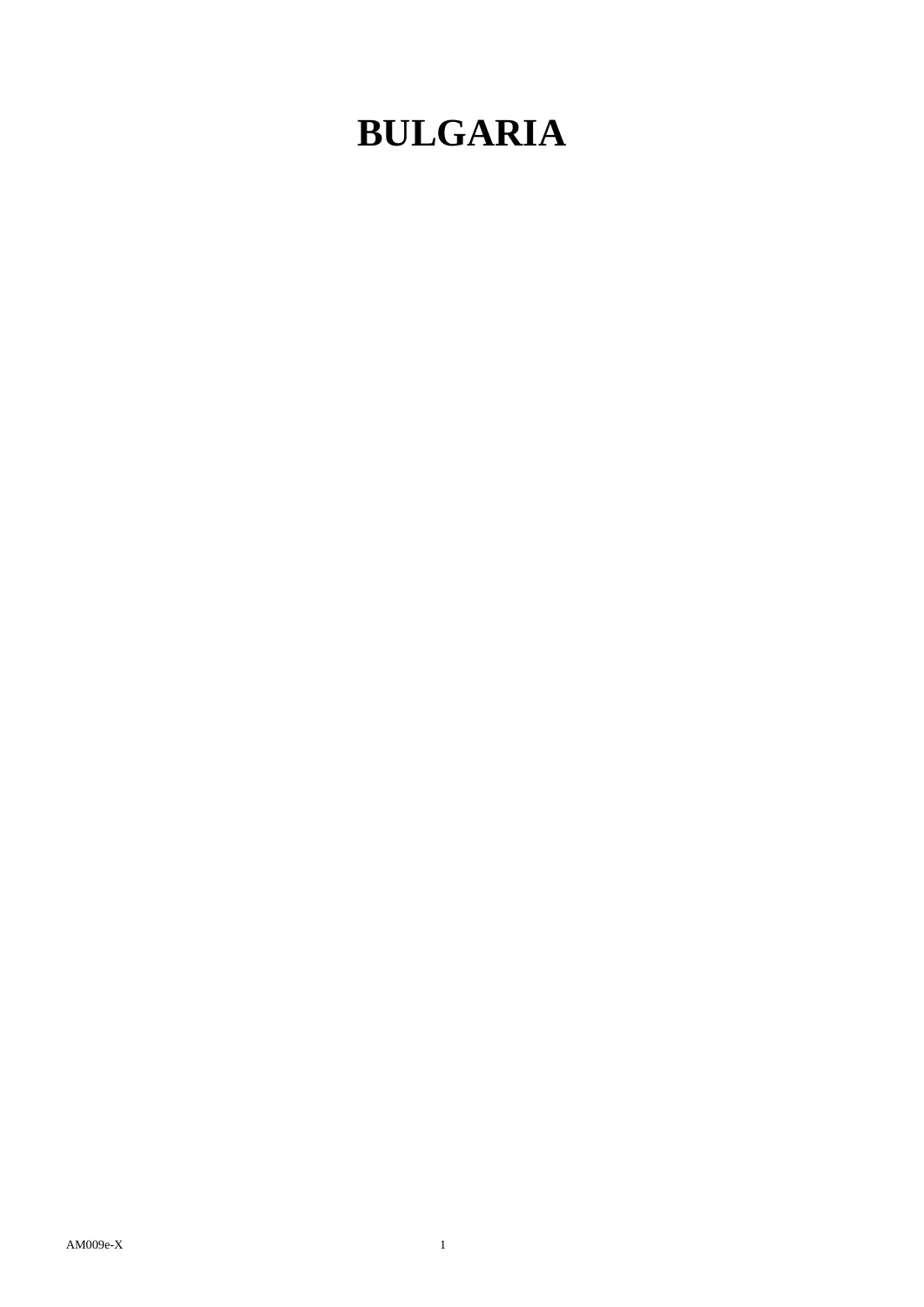## **STATEMENT OF MR. KIRIL ANANIEV**  MINISTER OF FINANCE OF REPUBLIC OF BULGARIA EBRD GOVERNOR FOR REPUBLIC OF BULGARIA ON THE OCCASION OF THE 29TH EBRD ANNUAL MEETING

First of all, let me express my sincere thanks to the management and the staff of the Bank for the organization of the Twenty-ninth Annual Meeting of Board of Governors, even in virtual format due to the current pandemic situation.

This is a good opportunity to congratulate former President Sir Suma Chakrabarti for his excellent track record over the past eight years and for the way he has led this institution in the wake of uncertain and rapidly changing economic conditions.

The EBRD maintained strong operational and financial performance in 2019, with EUR 10 billion in new business investments across its region of operations. The EBRD has succeeded to maintain its high standards both in terms of volume and quality of the projects, and to reaffirm its AAA rating. More importantly, the Bank has consistently delivered projects with significant transition impact.

We appreciate the swift and determined manner in which the Bank responded to the needs of its countries of operations and its clients since the beginning of the global Covid-19 crisis. We would like to encourage the Bank to continue delivering strong support through the recovery phase towards sustainable economies.

The Strategic and Capital Framework 2021-2025, which is proposed to be adopted during the Annual Meeting, determines the future strategic directions of the Bank on overcoming the challenges in the context of Covid-19 and helping build highly competitive, resilient and stable economies in the EBRD region of operations. We hope to see results that contribute further to the promotion of sustainable and inclusive market economies in our current countries of operations.

We note the ambition of the Bank to reinforce its efforts to the development agenda and the strategic options in respect to the European financial architecture for development**.** We are fully supportive to the initiative for conducting independent Feasibility Study in order to analyse the options of the Wise Persons Group report. It is our firm conviction that the conclusions of the Feasibility Study will help to make a wise decision in respect to the rationalisation and optimisation of the European financial architecture for development.

Turning now to Bulgaria, we would like to note that the good track record of macroeconomic and sustainable budgetary framework was very supportive to the economic stability in the current difficult environment. In July 2020 Bulgaria has been accepted to join the Exchange Rate Mechanism (ERM2), which is a clear proof of the firm commitments of the Bulgarian Government to pursue sound economic policies with the aim of preserving economic and financial stability.

During decades the EBRD has been a reliable partner for Bulgaria through financial resources, technical assistance and expertise. In this context, we would like to stress on the valuable importance of the current EBRD operation in the water sector under the Agreement between the Bank and the Fund Manager of Financial Instruments in Bulgaria, aiming to leverage public resources with additional private financing to improve infrastructure in the water sector.

The new EBRD Strategy for Bulgaria (2020-2025), which was approved in January 2020, provides a platform for further successful cooperation in many areas. We would like to encourage EBRD to more